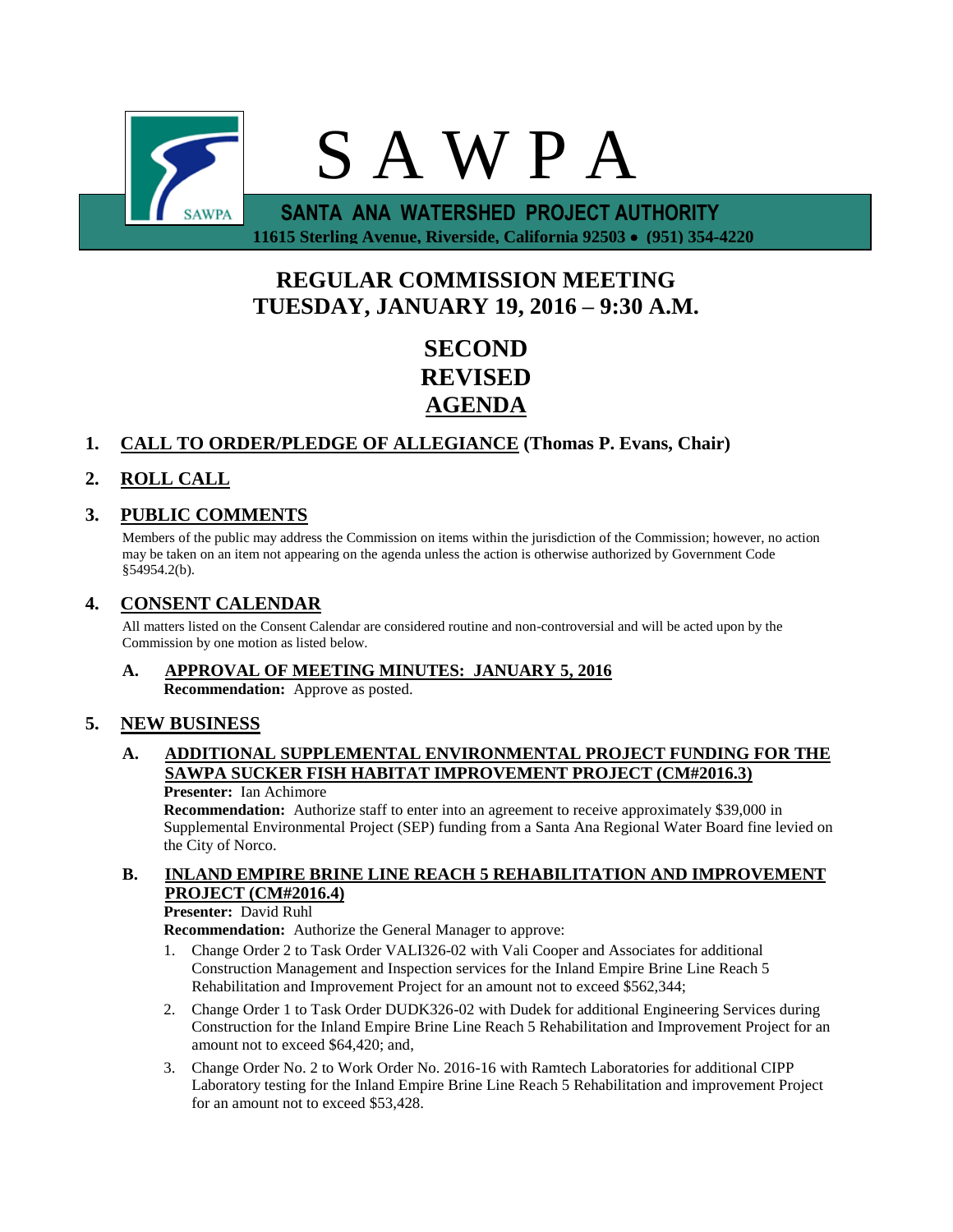**C. OCSD FACILITIES TOUR JOINT MEETING DISCUSSION Presenter:** Celeste Cantú **Recommendation:** Discussion of February 2, 2016 OCSD Facilities Tour.

#### **6. INFORMATIONAL REPORTS**

**Recommendation:** Receive and file the following oral/written reports/updates.

- **A. CASH TRANSACTIONS REPORT – NOVEMBER 2015 Presenter:** Karen Williams
- **B. INTER-FUND BORROWING – NOVEMBER 2015 (CM#2016.1) Presenter:** Karen Williams
- **C. PERFORMANCE INDICATORS/FINANCIAL REPORTING – NOVEMBER 2015 (CM#2016.2) Presenter:** Karen Williams
- **D. GENERAL MANAGER'S REPORT**
- **E. SAWPA GENERAL MANAGERS MEETING NOTES** • January 12, 2016
- **F. CHAIR'S COMMENTS/REPORT**
- **G. COMMISSIONERS' COMMENTS**
- **H. COMMISSIONERS' REQUEST FOR FUTURE AGENDA ITEMS**

#### **7. CLOSED SESSION**

**A. PUBLIC EMPLOYEE ANNUAL PERFORMANCE EVALUATION – PURSUANT TO GOVERNMENT CODE SECTION 54957**

Title: General Manager

**B. CONFERENCE WITH LABOR NEGOTIATORS – PURSUANT TO GOVERNMENT CODE SECTION 54957.6**

Agency Designated Representatives: Thomas P. Evans, Commission Chair Ed Killgore, Commission Vice Chair Unrepresented Employee: General Manager

**C. CONFERENCE WITH LEGAL COUNSEL – EXPOSURE TO LITIGATION – PURSUANT TO GOVERNMENT CODE SECTION 54956.9(d)(2)**

Number of Potential Cases: Two

**8. ADJOURNMENT**